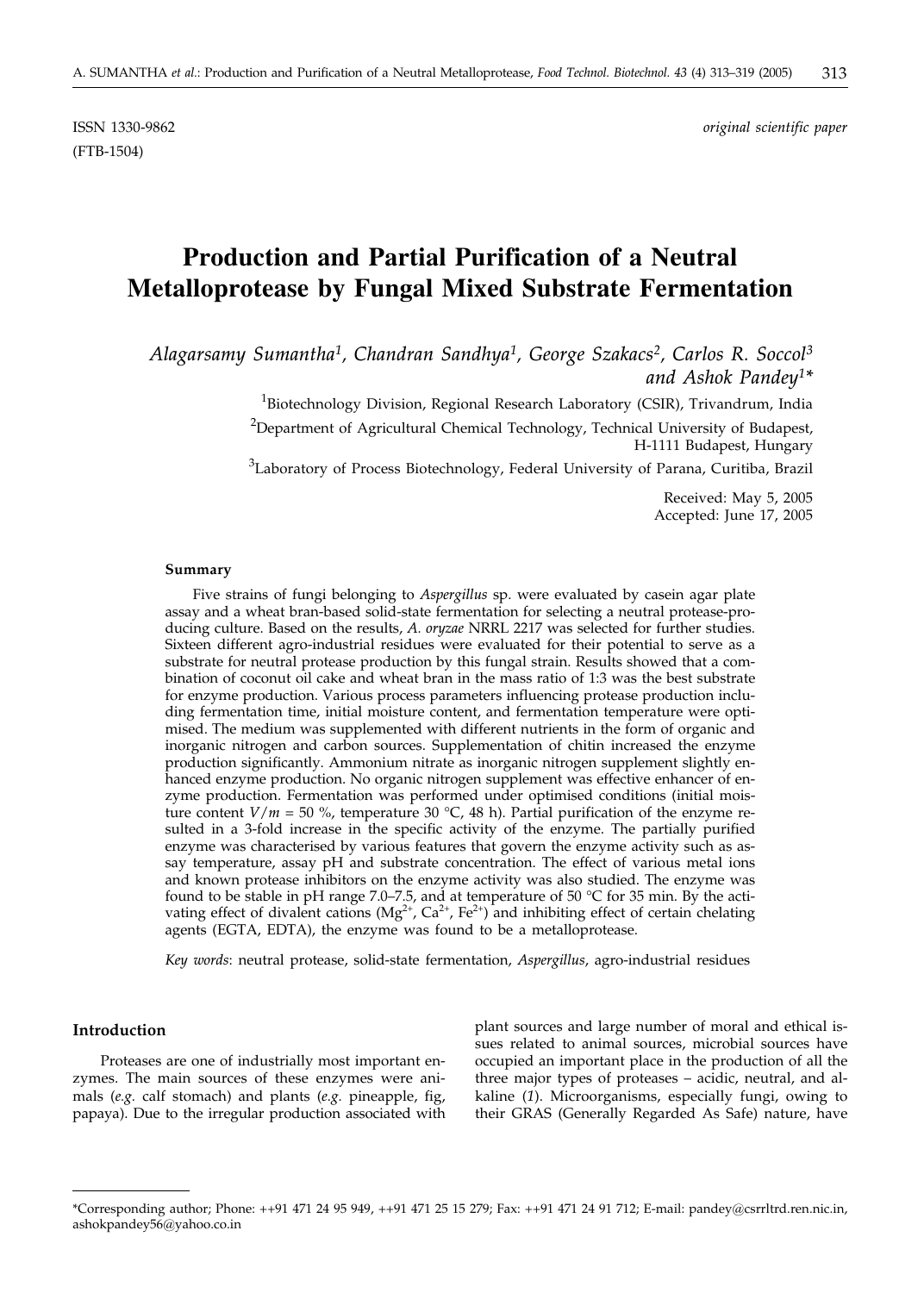now become popular, especially with respect to enzyme application in the food industries (*2*). Fungal neutral proteases are the most important component of commercial fungal protease preparations, which have applications in baking, food processing, animal feeds, and pharmaceutical industries. *Aspergillus oryzae* is the predominant fungal source of the enzyme (*3,4*). Its affinity for hydrophobic amino acids provides an advantage for its utilization as a debittering agent.

Enzyme production by fermentation can be carried out by both submerged fermentation (SmF) and solid- -state fermentation (SSF). SSF has been established as a superior technique (as compared to submerged fermentation) for the production of enzymes (*5,6*). Solid-state fermentations involve microbial modification of a solid, undissolved substrate in which microbial cultures are grown on a moist solid with little or no free water, although capillary water may be present (*7*). The product can be recovered in highly concentrated form as compared to those obtained by submerged fermentations. Traditionally, synthetic substrates were used for fermentations, which are now being largely replaced by agro and agro- -industrial by-products. These not only provide a natural substrate for fungal growth and fermentation, they also result in improved value of these agro-industrial residues (*8*). In this study, SSF of agro by-products was carried out using a GRAS strain of a fungus to produce a neutral protease with potential use as a food enzyme.

The proteases constitute a very large and complex group of enzymes, which differ in properties such as substrate specificity, active site and catalytic mechanism, pH and temperature optima, and stability profile. Studies relating to such properties of these proteases are imperative for the successful application of these enzymes in their respective industry (*9,10*). The enzyme produced by SSF is hence characterised by various features that influence enzyme activity such as optimum temperature, optimum pH, effect of metal ions, *etc.*

#### **Material and Methods**

## *Microorganisms and maintenance of culture*

Five strains of *Aspergillus* sp. (*A. oryzae* NRRL 1989, 2217 and 3485, and *A. sojae* NRRL 6271 and 1988) were used in this study. The fungi were grown and maintained on potato dextrose agar (PDA) slants. Spore suspension of 106 spores/mL in 0.1 % Tween 80, produced from one-week-old fully sporulated slant, was used for inoculation.

#### *Substrates*

All the substrates used in the study were obtained from local market in Trivandrum, except olive oil cake (which was obtained from Greece), palm kernel cake (from Malaysia), groundnut oil cake (from Rajkot, India), sugarcane bagasse (from Dehradun, India), and cassava bagasse (from Salem, India).

## *Screening of neutral protease producers by plate assay*

Strains were screened for neutral protease production using a qualitative plate medium at pH=7.0 in Petri plates (90 mm diameter) containing (in %): glycerol 0.5, casein 1, yeast extract 0.3, NaCl 0.5, and agar 2. The medium was inoculated with fungal spores (0.1 mL of spore suspension) and incubated at 30 °C for 72 h. The plates were then stained with Coomassie Brilliant Blue R-250 for 2 h followed by destaining overnight to observe the hydrolysis zone by neutral protease. The radius of the hydrolysis zone was measured.

#### *Screening of neutral protease producers by SSF*

Wheat bran was used as the substrate for screening the most potent proteolytic fungus by a quantitative assay in SSF. A mass of 5 g of the dry substrate was introduced in 250-mL Erlenmeyer flask and supplemented with 4 mL of mineral medium containing (in %):  $NH<sub>4</sub>NO<sub>3</sub>$ 0.5, KH<sub>2</sub>PO<sub>4</sub> 0.2, MgSO<sub>4</sub> · 7 H<sub>2</sub>O 0.1, and NaCl 0.1. The contents were sterilized by autoclaving at 121 °C for 15 min. After cooling, the flasks were inoculated with 1 mL of spore suspension and incubated at 30 °C for 72 h unless otherwise specified. All experiments were carried out in two sets. The results shown are average values  $\pm$ s.d.

#### *Screening of substrates*

Sixteen agro-industrial residues were screened for protease production by SSF. These were sesame oil cake (SOC), olive oil cake (OOC), mustard oil cake (MOC), groundnut oil cake (GOC), cotton seed oil cake (CSOC), palm kernel cake (PKC), spent brewing grains (SBG), rice bran (RB), rice husk (RH), cassava bagasse (CB), sugarcane bagasse (SB), prawn shell powder (PSP), coconut oil cake (COC), tamarind seed chips (TSC), jackfruit seed powder (JSP), and wheat bran (WB).

#### *Optimisation of process parameters*

Various process parameters influencing protease production such as fermentation time (0, 24, 48, 72, 96, 120, 144 and 168 h), initial moisture content (44.44, 47.36, 50, 52.38 and 54.54 %), and fermentation temperature (16, 23, 30, 37 and 44  $^{\circ}$ C) were optimised. The medium was supplemented with different carbon sources (cellulose, chitin, dextrose, inulin, lactose, mannitol, maltose, sorbitol, hydrolysed and soluble starch, sucrose and xylose), different organic nitrogen sources (beef extract, casein, corn steep liquor, corn steep solids, malt extract, peptone, tryptone and yeast extract) and with different inorganic nitrogen sources (ammonium bicarbonate, ammonium dihydrogen phosphate, diammonium hydrogen phosphate, ammonium nitrate, potassium nitrate, sodium nitrate, ammonium sulphate and ammonium chloride). SSF was also performed under optimised conditions.

#### *Enzyme extraction*

A known quantity (5 g) of the fermented material was mixed with 50 mL of Tween 80 solution in distilled water and homogenized by mixing in a rotary shaker at 180 rpm for 1 h. This homogenized substrate was centrifuged at 8000 x  $g$  at 4 °C for 15 min. The supernatant obtained was used for analytical studies.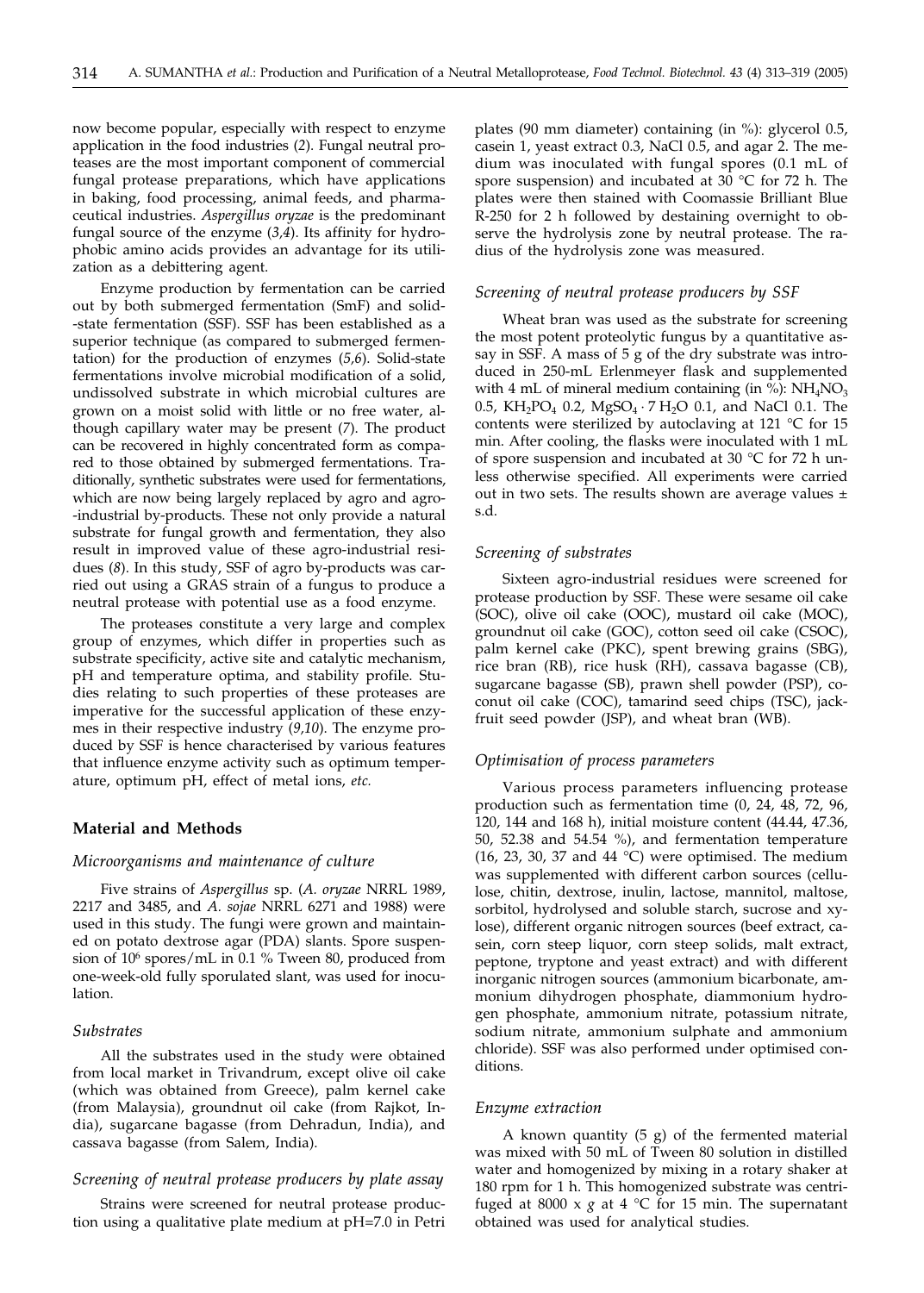## *Analytical methods*

#### Assay for neutral protease

The neutral protease activity in the crude enzyme extract was assayed using casein as substrate at pH=7.0 (0.2 M phosphate buffer) and 60 °C (*11*). After incubation for 10 min, the reaction was stopped using trichloroacetic acid and the amount of the liberation of amino acids was quantified by measuring the intensity of the blue colour at 660 nm using a tyrosine standard (*12*). The colour was developed by adding Folin-Ciocalteau's phenol reagent to the TCA-precipitate-free supernatant. One unit of enzyme activity is defined as the amount of enzyme that liberates 1  $\mu$ mol of tyrosine from the substrate per minute per gram of dry substrate under the assay conditions.

#### Estimation of total soluble protein

The total soluble protein content was estimated by Lowry's method (*12*) using BSA as standard.

#### *Partial purification of the enzyme*

The supernatant was separated into three fractions based on the percentage of saturation of ammonium sulphate. The precipitated proteins were separated by centrifugation at 10 000 x  $g$  at 4  $^{\circ}$ C for 15 min. These were dissolved in phosphate buffer (pH=7.0) and stored at 4 °C. The precipitated enzyme samples were dialyzed against phosphate buffer (pH=7.0) at 4  $\degree$ C for 24 h with buffer changes at regular intervals.

#### *Characterisation of the enzyme*

#### Temperature optimum

The influence of temperature on the activity of neutral protease was studied by incubating the reaction mixture at different temperatures (30, 35, 40, 45, 50, 55, 60, 65, 70, 75, 80, 85, 90 and 95 °C).

#### Effect of substrate concentration

The effect of substrate concentration on the activity of neutral protease was studied by using different concentrations of casein (5, 10, 15, 20, 25 and 30 mg/mL).

#### Effect of activators/inhibitors

Different metal ions ( $Ca^{2+}$ ,  $Mg^{2+}$ ,  $Mn^{2+}$ ,  $Fe^{2+}$ ,  $Cu^{2+}$ and  $Zn^{2+}$ ) and known protease inhibitors (PMSF, EDTA, EGTA, DTT and SDS) at a concentration of 0.1 M were used to study their effect on enzyme activity.

### Stability at optimum temperature

The reaction mixture was incubated at its optimum temperature for different time intervals (5, 10, 15, 20, 25, 30, 35, 40, 45, 50, 55 and 60 min) to study the stability of the enzyme.

#### pH optimum

The pH optimum of the neutral protease enzyme was determined by using buffer solutions of different pH (phosphate buffer 6.0, 6.5, 7.0, 7.5 and 8.0, and Tris-HCl buffer 8.5 and 9.0).

## **Results and Discussion**

## *Screening of neutral protease producers*

The casein agar plate assay and wheat bran SSF revealed that *A*. *oryzae* NRRL 1989 and 2217 were comparatively better producers of neutral protease. The hydrolysis zone produced on the casein agar could be related to the amount of protease produced by the fungus (*13*). But some exceptions have been reported such as the protease produced by *Bacillus licheniformis*, which produces very narrow zones of hydrolysis on casein agar plates inspite of large enzyme production by submerged culture (*14*). As shown in Table 1, while *A*. *oryzae* NRRL 2217 produced the largest hydrolysis zone on the plate medium, *A*. *oryzae* NRRL 1989 gave the highest enzyme units in SSF. Hence, these two strains were selected for substrate screening.

Table 1. Neutral protease production by different *Aspergillus* sp. on wheat bran-based SSF and on plate medium, measured respectively as enzyme produced and as hydrolysis zone produced on casein agar. Standard deviation for all values is  $\lt \pm 5$  %

|                     | Protease activity | Zone of hydrolysis |  |
|---------------------|-------------------|--------------------|--|
| Microorganism       | U/g               | mm                 |  |
| A. oryzae NRRL 1989 | 7.79              | 1.6                |  |
| A. oryzae NRRL 3485 | 5.61              |                    |  |
| A. oryzae NRRL 2217 | 7.00              | 2.1                |  |
| A. sojae NRRL 6271  | 5.59              | 1.2                |  |
| A. sojae NRRL 1988  | 5.86              | $1.0\,$            |  |

## *Screening of substrates*

Fig. 1 revealed that both strains of *A*. *oryzae* gave maximum enzyme units per gram of dry substrate  $(U/g)$ on both COC and WB, though JSP also seemed to be a good substrate for neutral protease production by *A*. *oryzae* NRRL 2217. Subsequently, with a view to select one strain for production studies, different combinations of COC and WB (mass ratio of 1:0, 0:1, 1:1, 1:2, 1:3, 1:4, 2:1, 3:1 and 4:1) were used as substrates for *A*. *oryzae* NRRL 2217 and NRRL 1989. As evident from Fig. 2, *A*. *oryzae* NRRL 2217 was the highest enzyme producer on COC:WB in mass ratio of 1:3. Mixed substrate (COC and



**Fig. 1.** Screening of agro-industrial residues as fermentation substrates for the production of neutral protease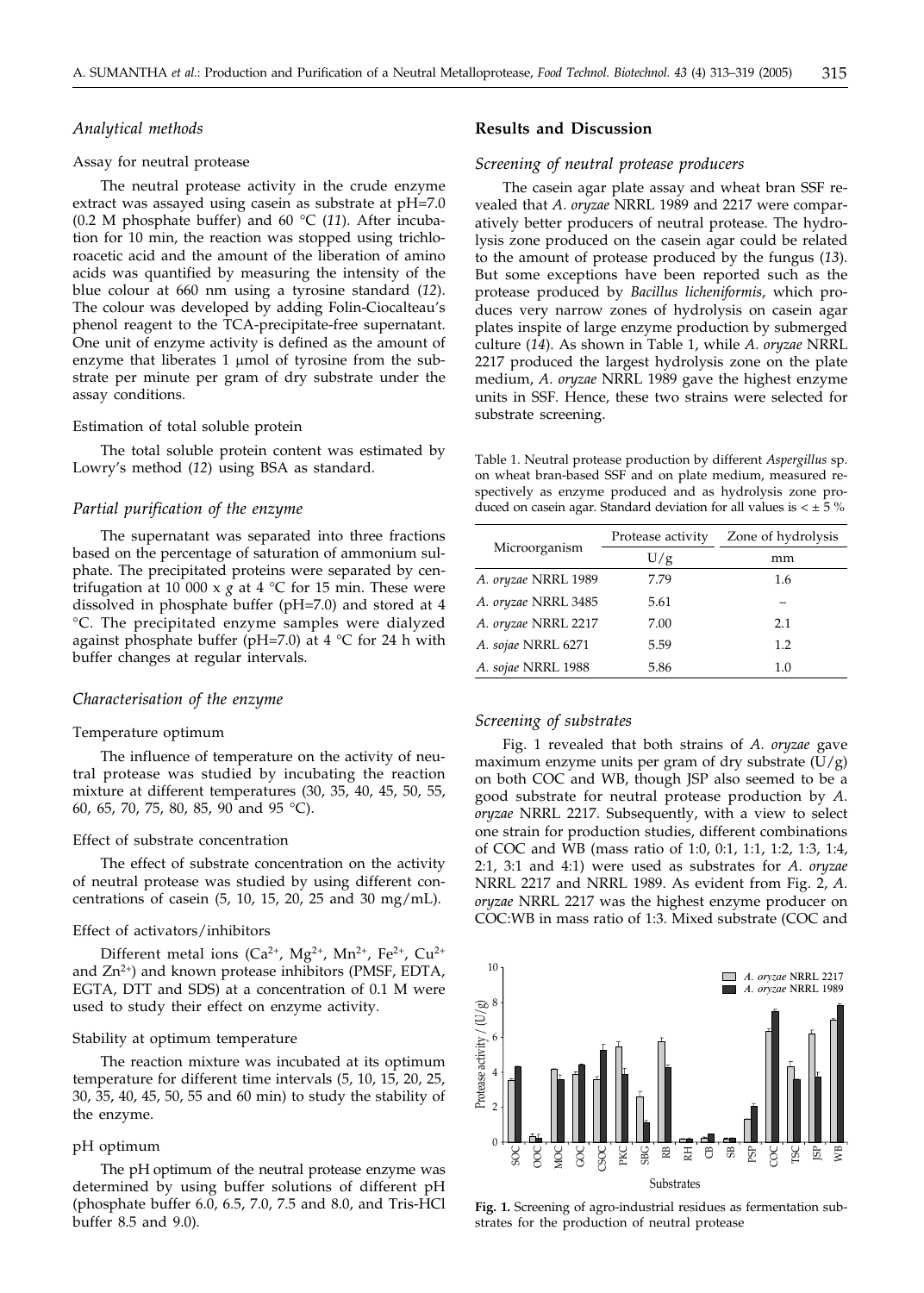

**Fig. 2.** Varying mass ratios of COC and WB as substrates for neutral protease production

WB) in the mass ratio of 1:2 was also found most suitable for lipase production by *Candida rugosa* (*15*). Thus, with this strain (*A*. *oryzae* NRRL 2217), process optimisation for neutral protease production was carried out using the mixed substrate.

#### *Optimisation of process parameters*

Any fermentation process is governed by a large number of physical, chemical, and biological factors. However, the parameters that largely impact enzyme production by SSF are fermentation time, initial moisture content, and fermentation temperature. Nutrient supplements such as carbon and nitrogen (both organic and inorganic) can also affect enzyme production. Fig. 3 shows that maximal enzyme production occurs at 48 h. The subsequent decrease in enzyme activity with increasing fermentation time could possibly be due to cessation of production, as enzymes are primary metabolites, and it could also be due to enzyme deactivation. Initial moisture content and temperature play crucial role in enzyme production by SSF (*16*). Initial moisture content usually varies depending on the type of substrate, and here, any increase or decrease of the moisture was not favourable for enzyme production (Table 2). Likewise, since the fungus was mesophilic in nature, variation in temperature above or below its optimum (30 °C) led to a decline in enzyme production (Table 2).

The solid substrates used for fermentation, being agro by-products, might lack in nutrients and hence ex-



**Fig. 3.** Production profile of neutral protease with respect to time

Table 2. Effect of initial moisture content and fermentation temperature on neutral protease production. Standard deviation for all values is  $< \pm 5$  %

| Initial<br>moisture<br>content | Protease<br>activity | Fermentation<br>temperature | Protease<br>activity |
|--------------------------------|----------------------|-----------------------------|----------------------|
| $\frac{0}{0}$                  | U/g                  | $^{\circ}C$                 | U/g                  |
| 44.4                           | 6.30                 | 16                          | 0.00                 |
| 47.4                           | 6.84                 | 23                          | 4.85                 |
| 50.0                           | 7.46                 | 30                          | 7.05                 |
| 52.4                           | 5.15                 | 37                          | 2.66                 |
| 54.5                           | 4.59                 | 44                          | 0.04                 |

ternal supplementation might positively contribute to enzyme production. But, as revealed from Table 3, none of the inorganic (except ammonium nitrate, though not significantly) or organic nitrogen supplements enhanced enzyme production in contrast to many reports that a nitrogen-rich media favoured protease production (*17*). This might be due to the high protein content of COC substrate, which supplies the required nitrogen.

Table 3. Effect of different inorganic and organic nitrogen supplements on the production of neutral protease. Standard deviation for all values is  $\lt \pm 5$  %

| Inorganic<br>nitrogen           | Protease<br>activity | Organic<br>nitrogen | Protease<br>activity |
|---------------------------------|----------------------|---------------------|----------------------|
| supplement                      | U/g                  | supplement          | U/g                  |
| $NH_4HCO3$                      | 7.57                 | Beef extract        | 5.64                 |
| NH4H2PO4                        | 5.18                 | Casein              | 5.37                 |
| $(NH_4)_2HPO_4$                 | 7.46                 | Corn steep liquor   | 5.61                 |
| NH <sub>4</sub> NO <sub>3</sub> | 8.60                 | Corn steep solids   | 7.56                 |
| KNO <sub>3</sub>                | 7.19                 | Malt extract        | 5.20                 |
| NaNO <sub>3</sub>               | 6.10                 | Peptone             | 6.56                 |
| $(NH_4)_2SO_4$                  | 6.95                 | Tryptone            | 5.65                 |
| NH <sub>4</sub> Cl              | 5.55                 | Yeast extract       | 6.43                 |
| Control                         | 8.00                 | Control             | 8.44                 |
|                                 |                      |                     |                      |

Fig. 4 shows that chitin as a carbon source seemed to have a noticeable impact on enzyme production. This might be due to the proteolytic activity of some chitinases. However, there was no detectable level of chitinase in the enzyme extract (data not shown).

## *Partial purification of the enzyme*

Partial purification of neutral protease by ammonium sulphate precipitation, followed by dialysis, resulted in about 3-fold increase in the specific activity (data not shown).

#### *Characterisation of the enzyme*

#### Effect of temperature

Fig. 5 gives the temperature curve for the neutral protease. An initial increase in temperature of up to 50 °C increased the rate of the enzyme-catalyzed reaction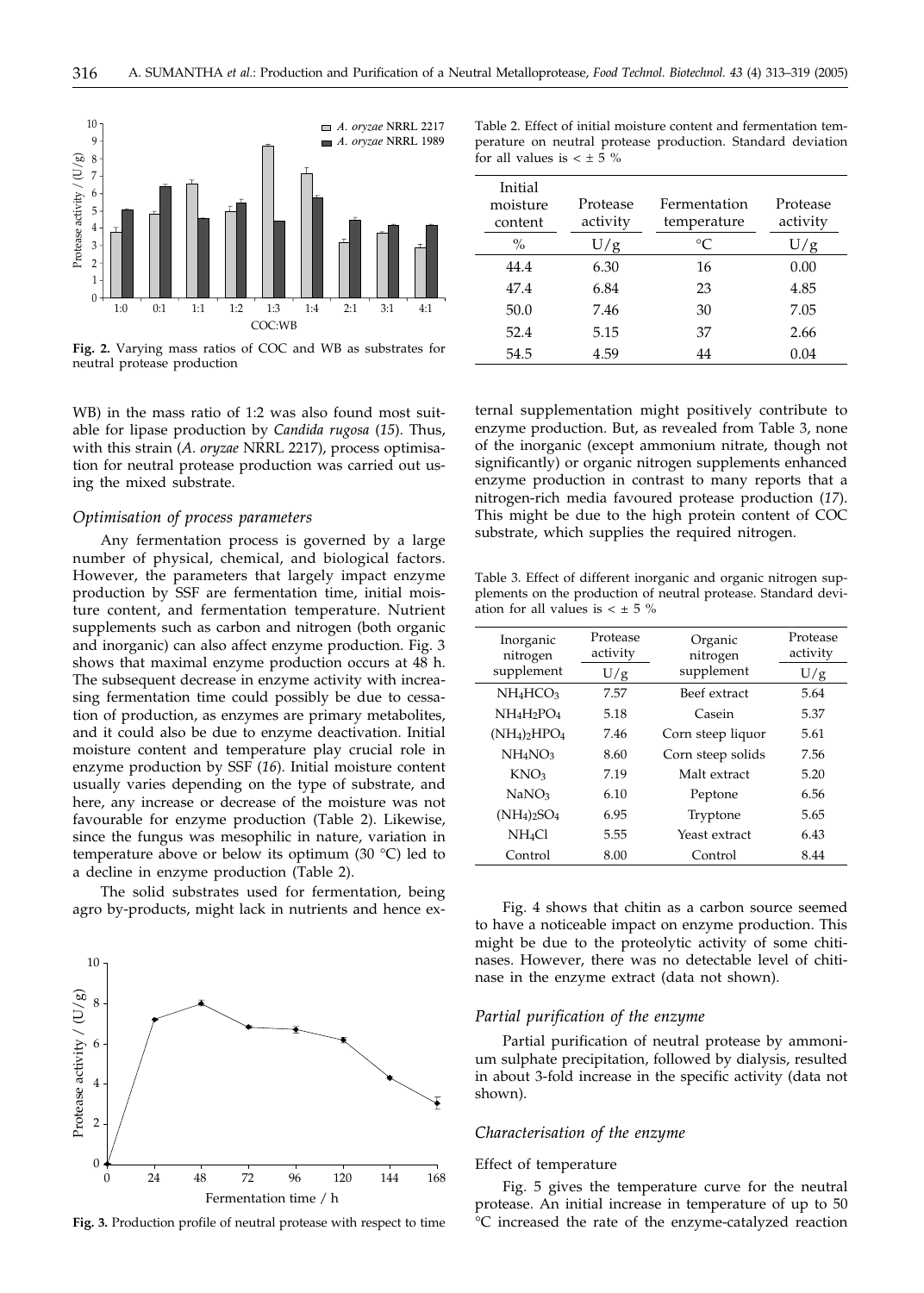

**Fig. 4.** Effect of different carbon supplements on the production of neutral protease



**Fig. 5.** Temperature curve of the partially purified neutral protease

due to the increase in number of collisions between the reacting molecules. But, the enzyme probably got denatured on exposure to temperatures higher than its optimum and thereafter, steadily lost its activity.

The partially purified enzyme was stable at its optimum temperature (50  $^{\circ}$ C) for up to 35 min (Fig. 6), beyond which it gradually lost its activity. Increase in incubation time of up to 35 min resulted in a gradual increase in the enzyme activity. This could be accounted for by the increasing quantity of substrate consumed with time and hence a concomitant increase in the amount of product liberated. The temperature and stability profile of the enzyme suggested that the enzyme was not thermostable. Since most food industries such as baking, brewing, *etc.* that utilise proteases require their processes to be carried out at temperatures around 50–60 °C, this enzyme could be of potential application as a food-processing agent.

#### Effect of substrate concentration

The Lineweaver-Burk (LB) plot (Fig. 7) for the proteolytic reaction of casein revealed that the  $V_{\text{max}}$  of the reaction was 1.85 µM/min. The Michaelis-Menten con-



**Fig. 6.** Stability profile of neutral protease at its optimum temperature



**Fig. 7.** Lineweaver-Burk plot for neutral protease under varying substrate (casein) concentrations (5–30 mg/mL) indicating the  $K_{\text{m}}$  and  $V_{\text{max}}$  values

stant  $(K<sub>m</sub>)$  was 2.94. The reaction rate remained constant beyond a substrate concentration of 20 mg/mL of casein (data not shown).

#### Effect of activators/inhibitors

Fig. 8 shows that the enzyme was a metalloprotease. It was activated by certain metal ions such as  $Ca^{2+}$ , Mg<sup>2+</sup> and Fe2+, and inhibited by chelating agents such as EGTA and EDTA. The enzyme was also fairly susceptible to inhibitors such as PMSF, SDS and DTT (Fig. 8).



1 – PMSF; 2 – EDTA; 3 – EGTA; 4 – DTT; 5 – SDS; 6 – CaCl ;  $7 - \text{MgSO}_4$ ; 8 – MnSO<sub>4</sub>; 9 – FeSO<sub>4</sub>; 10 – CuSO<sub>4</sub>; 11 – ZnSO<sub>4</sub>; 12 – Control

**Fig. 8.** Effect of various metal ions/protease inhibitors on neutral protease activity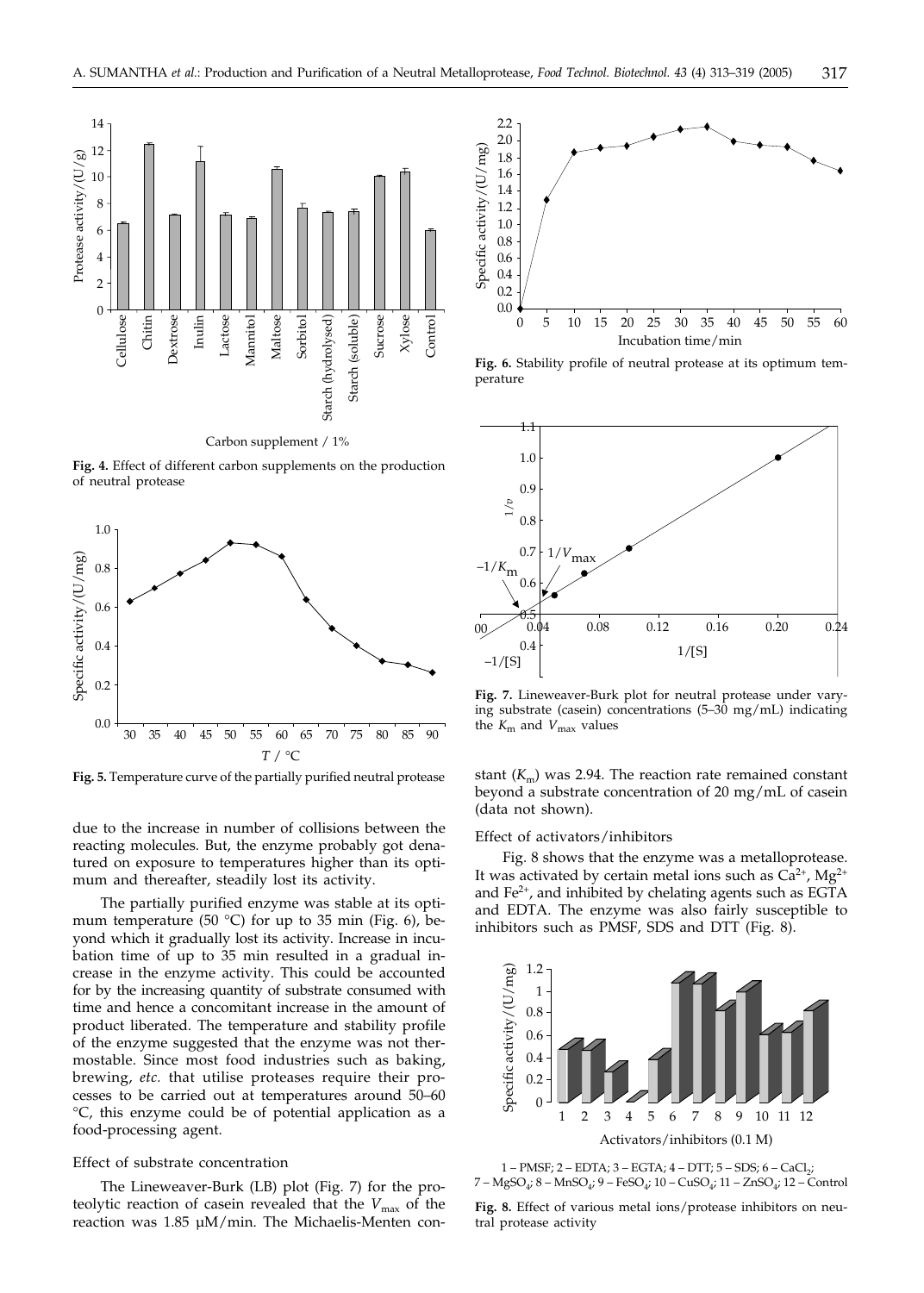Effect of pH

The enzyme exhibited maximum activity in the pH range of 7.0–7.5 (Fig. 9). The activity of neutral proteases generally decreases towards the alkaline side. But in this



**Fig. 9.** pH profile of the partially purified neutral protease

case, a second increase in activity (with increase in pH) was observed, which was probably due to the presence of co-production of alkaline protease (data not shown).

#### **Conclusions**

Food enzymes such as proteases have been traditionally produced by submerged fermentation of substrates such as corn flour, soybean meal, products of protein- -rich legumes such as groundnuts, *etc.* Submerged fermentation is often viewed disadvantageously owing to its high operation cost. Enzyme production by SSF using agro by-products not only brings down the cost of production (both of fermentation and downstream processing), but it also provides an alternative path for the effective and productive utilisation of such nutrient-rich agro residues. The GRAS nature of the fungi also adds up as an advantage in using the fungal products as food processing agents, and hence, promotes the usage of fungal SSF as the method of choice for the production of these proteolytic biocatalysts. The above study focussed on the use of a fungus to convert agro-industrial by-products to a value-added product, an enzyme. From the results, it could be inferred that neutral protease produced through SSF of the mixed substrate (COC+WB) by *A. oryzae* NRRL 2217 could possibly find useful application in food industries.

## *Acknowledgements*

The authors thank CSIR, India for financial support under the network Task Force project (CMM 0006). A.S.

gratefully acknowledges a Junior Research Fellowship from CSIR, New Delhi, India.

## **References**

- *1.* M.B. Rao, A.M. Tanksale, M.S. Ghatge, V. Deshpande, Molecular and biotechnological aspects of microbial proteases, *Microbiol. Mol. Biol. Rev. 62* (1998) 597–635.
- *2.* A. Pandey, Recent process developments in solid-state fermentation, *Process Biochem. 27* (1992) 109–117.
- *3.* T. Nakadai, S. Nasuno, N. Iguchi, The action of peptidases from *A. oryzae* in digestion of soybean proteins, *Agric. Biol. Chem. 36* (1972) 261–268.
- *4.* T. Nakadai, S. Nasuno, N. Iguchi, Purification and properties of alkaline proteinase from *A. oryzae*, *Agric. Biol. Chem. 37* (1973) 2685–2694.
- *5.* A. Pandey, C.R. Soccol, J.A. Rodriguez-Leon, P. Nigam: *Solid-State Fermentation in Biotechnology*, Asiatech Publishers Inc., New Delhi (2001).
- *6.* C. Sandhya, A. Sumantha, G. Szakacs, A. Pandey, Comparative evaluation of neutral protease production by *Aspergillus oryzae* in submerged and solid state fermentation, *Process Biochem. 40* (2005) 2689–2694.
- *7.* R.E. Mudgett: Solid State Fermentations. In: *Manual of Industrial Microbiology and Biotechnology*, A.L. Demain, N.A. Solomon (Eds.), ASM Press, Washington (1986) pp. 66–83.
- *8.* A. Pandey, C.R. Soccol, D.A. Mitchell, New developments in solid-state fermentation: I. Bioprocesses and products, *Process Biochem. 35* (2000) 1153–1169.
- *9.* C. Sandhya, A. Sumantha, A. Pandey: Proteases. In: *Enzyme Technology*, A. Pandey, C. Webb, C.R. Soccol, C. Larroche (Eds.), Asiatech Publishers Inc., New Delhi (2004) pp. 312–325.
- *10.* S. Germano, A. Pandey, C.A. Osaku, S.N. Rocha, C.R. Soccol, Characterization and stability of proteases from *Penicillium* sp. produced by solid-state fermentation, *Enzyme Microb. Technol. 32* (2003) 246–251.
- *11.* L. Keay, B.S. Wildi, Proteases of genus *Bacillus*. I. Neutral proteases, *Biotechnol. Bioeng. 12* (1970) 179–212.
- *12.* O.H. Lowry, N.J. Rosebrough, A.L. Farr, R.J. Randall, Protein measurement with Folin phenol reagent, *J. Biol. Chem. 193* (1951) 265–275.
- *13.* A.B. Vermelho, M.N.L. Meirelles, A. Lopes, S.D.G. Petinate, A.A. Chaia, M.H. Branquinha, Detection of extracellular proteases from microorganisms on agar plates, *Mem. Inst. Oswaldo Cruz, 91* (1996) *http://www.bioline.org.br*
- *14.* K. Aunstrup: Industrial Production of Microbial Enzymes. In: *Industrial Aspects of Biochemistry*, B. Spencer (Ed.), Federation of European Biochemical Societies (1974) pp. 23–46.
- *15.* S. Benjamin, A. Pandey, Coconut cake A potent substrate for the production of lipase by *Candida rugosa* in solid state fermentation, *Acta Biotechnol. 17* (1997) 241–251.
- *16.* A. Pandey, Solid-state fermentation, *Biochem. Eng. 13* (2003) 81–84.
- *17.* K. Aunstrup: Proteinases. In: *Microbial Enzymes and Bioconversions: Economic Microbiology, Vol. 5*, A.H. Rose (Ed.), Academic Press, London (1980) pp. 49–114.